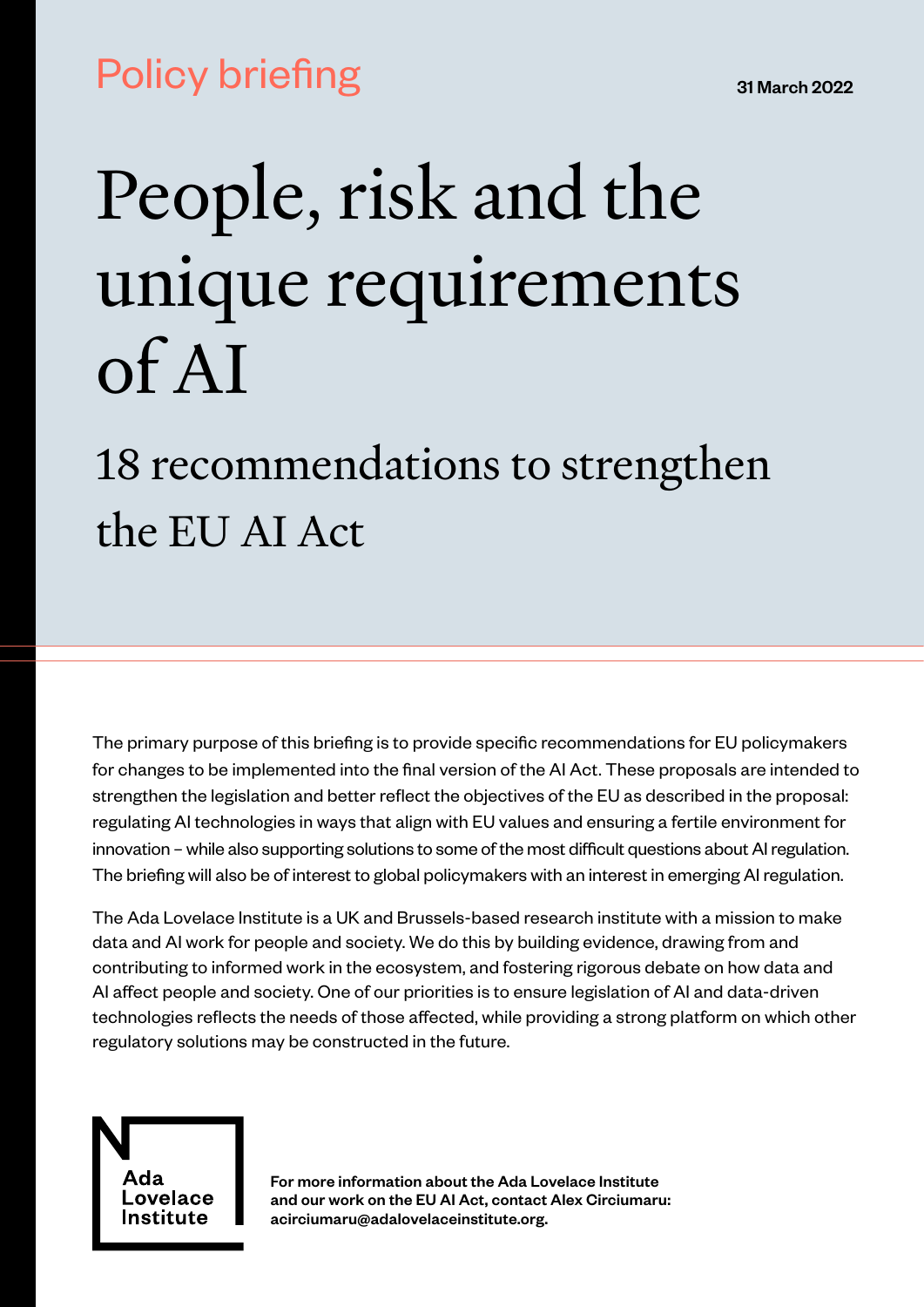# Introduction

In April 2021, the European Commission published its Proposal for the Artificial Intelligence Act ('EU AI Act' or 'the proposed Act'), marking an important moment in the global pursuit to regulate these technologies.

While the European Union ('EU') is not the only global actor seeking answers for the tough questions inherent to the regulation of AI, the progress it has made over the past few years is significant. The AI Act, once adopted, will be the first comprehensive AI regulatory framework in the world.

This 'first-mover' advantage builds on the General Data Protection Regulation (GDPR)'s setting of a global standard for the protection of personal data and means this EU approach to the regulation of AI is likely to have significant global implications.

As the first comprehensive attempt at an AI regulatory framework in the world, the proposed EU AI Act is a significant landmark in the development of global regulation. We recognise the European Commission's leadership in seeking to ensure the development and deployment of 'trustworthy AI' systems.

The Act aims to create the right regulatory structure to enable AI technology to fulfil its significant potential to improve individual human lives and society, while ensuring the protection of fundamental rights and European values.

Based in the UK and Brussels, the Ada Lovelace Institute maintains an international outlook that recognises the importance of the EU's developing regulatory proposals, both within the EU and globally.

Our work has brought together evidence-based research with expert convenings to influence policy and practice. Particularly relevant to the EU AI Act is our research on public attitudes and legal review of biometrics, $^1$  technical methods for regulatory inspection of algorithmic systems $^2$ and algorithmic accountability in the public sector.<sup>3</sup>

<sup>1</sup> Ada Lovelace Institute. (2021). *The Citizens' Biometrics Council*. Available at: https://www.adalovelaceinstitute.org/report/citizensbiometrics-council/

<sup>2</sup> Ada Lovelace Institute. (2021). *Technical methods for regulatory inspection of algorithmic systems.* Available at: https://www.adalovelaceinstitute.org/report/technical-methods-regulatory-inspection/

<sup>3</sup> Ada Lovelace Institute, AI Now, Open Government Partnership. (2021). *Algorithmic Accountability for the Public Sector*. Available at: https://www.opengovpartnership.org/documents/algorithmic-accountability-public-sector/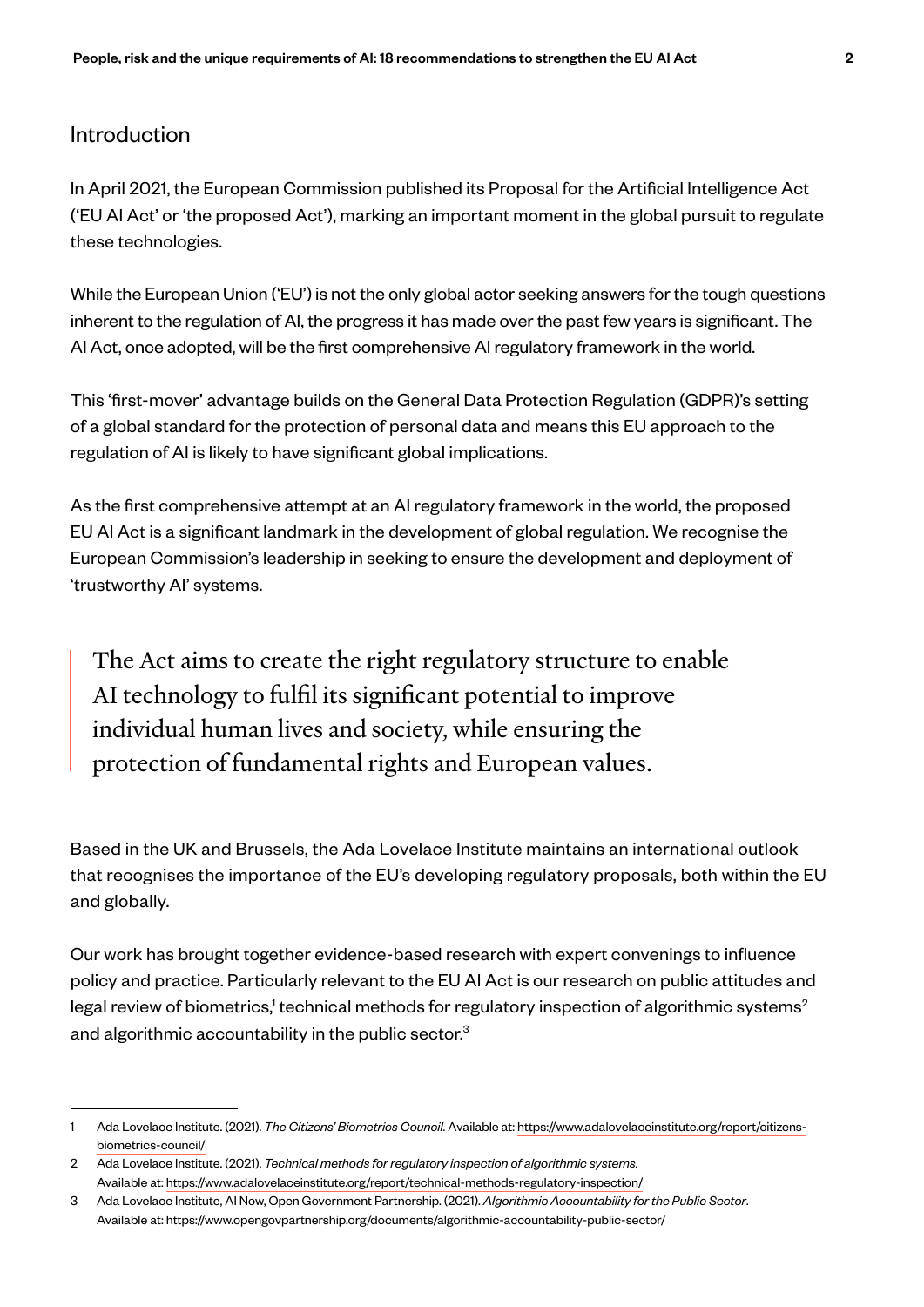This policy briefing builds on the expert opinion paper commissioned from Professor Lilian Edwards, a leading academic in the field of internet law, which addresses substantial questions about AI regulation in Europe, looking towards a global standard.<sup>4</sup> This work has been informed by the thinking and contributions of other civil society organisations, academics and specialists.<sup>5</sup>

The 18 recommendations have been refined through research and convening by the Ada Lovelace Institute and revolve around three areas:

- 1. Ensuring that those who ultimately use or are affected by AI ('affected persons') are empowered to participate in its regulation, from the very first stages – such as standardsetting – through to enforcement.
- 2. Reshaping the meaning of 'risk', and extending it beyond individual fundamental rights, health and safety, to include systemic and environmental risks.
- 3. Clarifying and strengthening the governance framework to accurately reflect how AI systems are developed and adapted between different actors.

We view the recognition of 'affected persons' as part of the framework (recommendation 1) and the creation of a comprehensive remedies framework (recommendation 16) to be the priority for European legislators.

The structure of this briefing follows that of the proposed Act, and recommendations are summarised against the relevant headings. We will continue working on the issues presented here through research and convening, and plan to build on this work with tailored recommendations following consultation with policymakers and other relevant stakeholders in the legislative process.

<sup>4</sup> Beruzzi, L. and Noyan, O. (2021). 'Commission yearns for setting the global standard on artificial intelligence.' *Euroactiv*. Available at: https://www.euractiv.com/section/digital/news/commission-yearns-for-setting-the-global-standard-on-artificial-intelligence/. See also: European Commission. 'A European Approach to Artificial Intelligence'. Available at: https://digital-strategy.ec.europa.eu/en/ policies/european-approach-artificial-intelligence

<sup>5</sup> See, in particular, this joint statement from more than 100 organisations: https://edri.org/our-work/civil-society-calls-on-the-eu-toput-fundamental-rights-first-in-the-ai-act/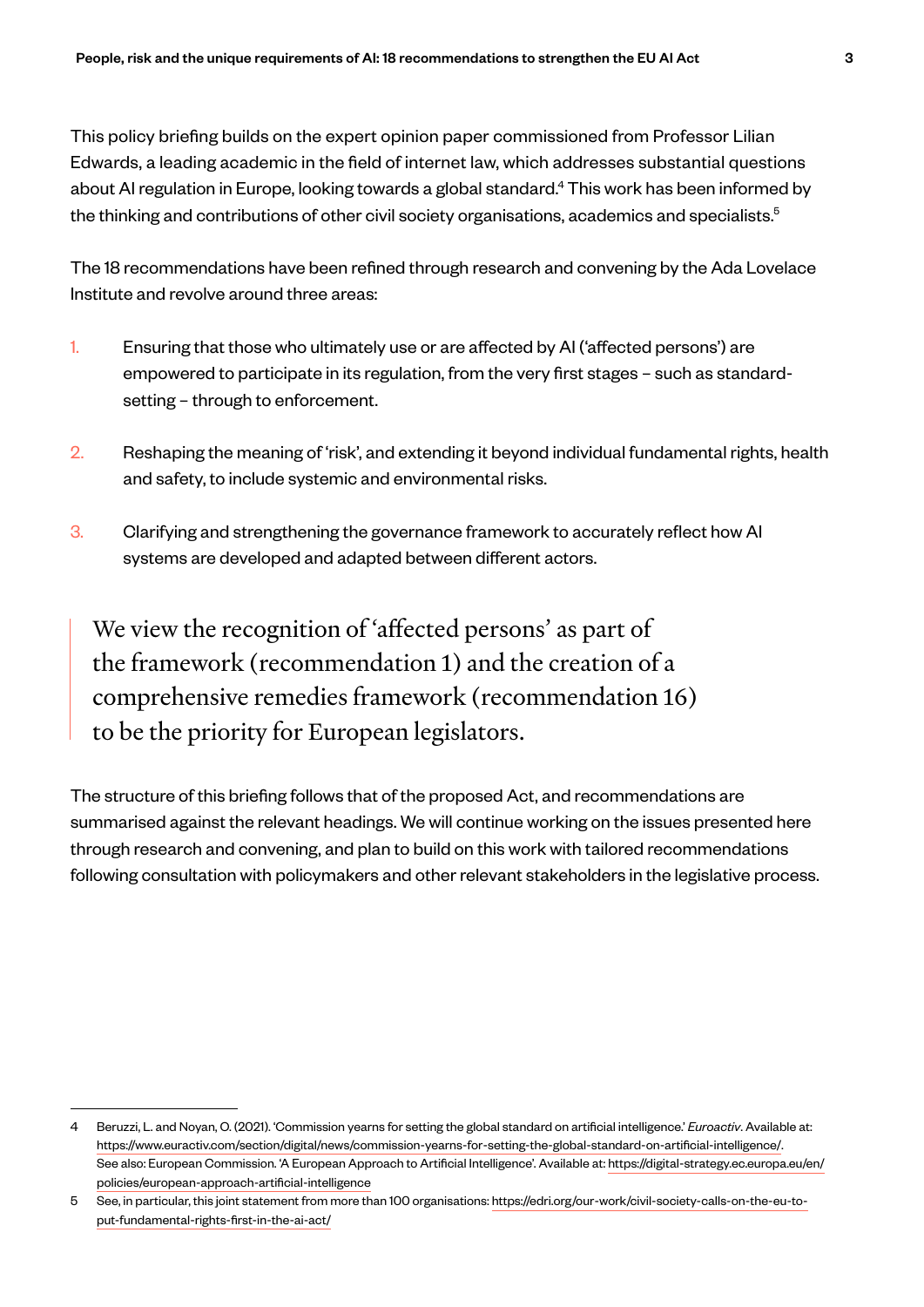### Summary of recommendations

#### Title I: Scope and definitions

This section of the Act sets out the envisaged regulatory framework, outlining the recognised actors and relations between them.

The recommendations are designed to accurately reflect how AI systems are developed and adapted, including explicitly building those affected by AI into the framework; to clarify and strengthen the responsibilities of different actors; and to develop the approach to risk categorisation.

- 1. Add 'affected persons' to the envisaged framework, defined as the natural or legal persons who are ultimately affected by the deployment of an AI system.
- 2. Rename 'users' to 'deployers', to bring a clearer distinction between those who deploy systems created by providers and those who use or are ultimately affected by the use of AI systems.
- 3. Determine the categories of risk based on the 'reasonably foreseeable purpose of an AI system' rather than on its 'intended purpose' as defined by the provider.
- 4. Change the 'substantial modification' test to clarify the dynamic between providers and users, and to ensure legal certainty.
- 5. Establish clear, judicially reviewable criteria for placing AI systems into categories of risk, building on those already provided in Article 7 of the proposed Act, and including systemic and environmental risks.

#### Title II: Unacceptable risks and prohibited AI practices

# This section of the Act recognises that the use of certain AI systems would give rise to unacceptable risks.

The recommendations are designed to meet the need to provide clear, reasoned categories of risk for different systems, including instances where the use of these systems could be justified despite the risks posed.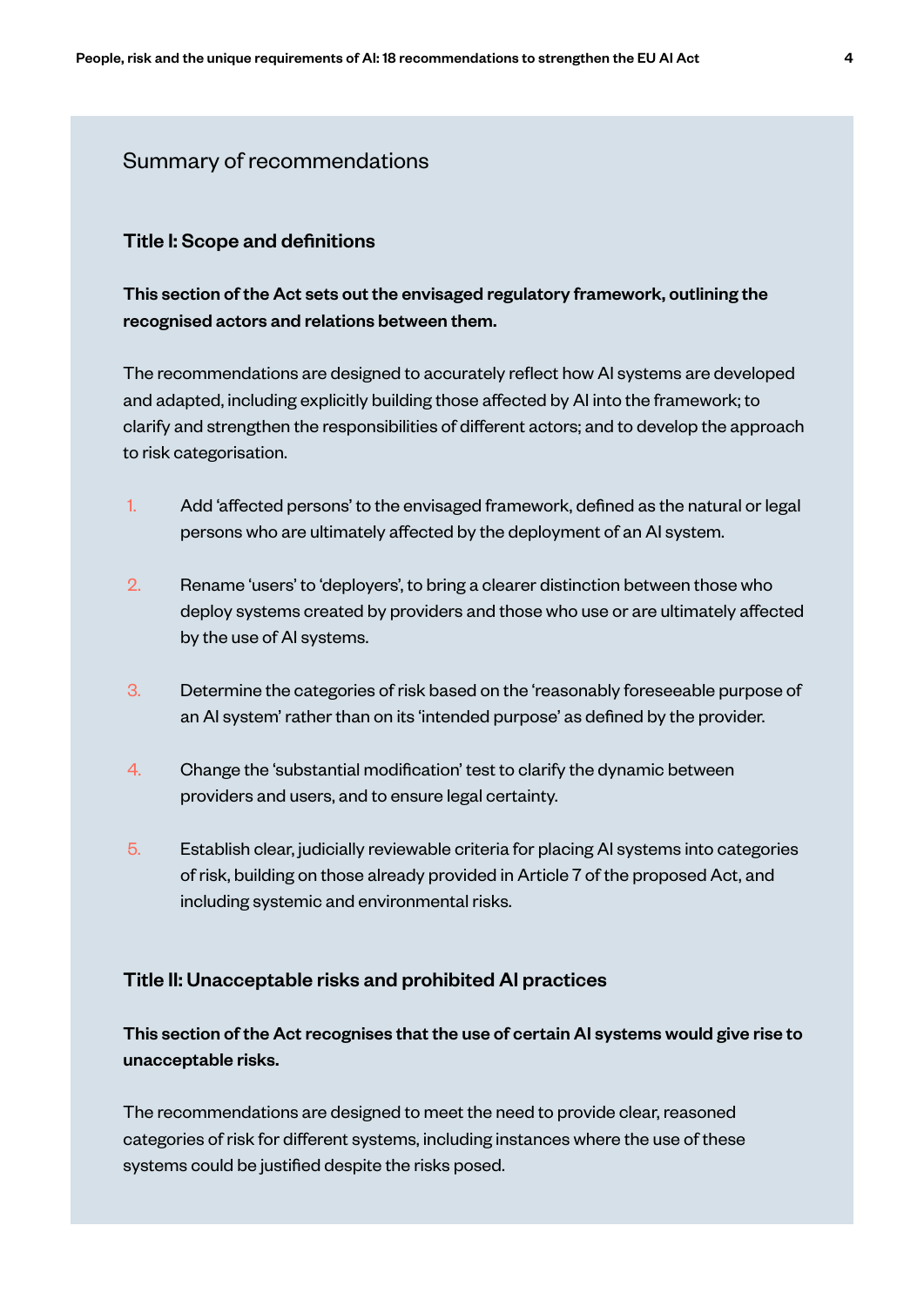- 6. Considering systemic risks as well as risks to fundamental rights, expand the scope of Article 5(1)(d) to cover retrospective identification, private and online spaces and private actors.
- 7. Add biometric categorisation and emotion recognition to the scope of Article 5.
- 8. Make the deployment of any AI system that poses an 'unacceptable risk' possible only in exceptional circumstances where it passes a 'reinforced proportionality test'.
- 9. Include an obligation to publish all decisions that approve the placing on the market or deployment of unacceptable risk systems in exceptional circumstances.
- 10. Ensure Articles 5(1)(a) and 5(1)(b) offer meaningful and substantial protection, by removing the reference to 'subliminal', broadening the scope of 'vulnerability' beyond age and disability and adding 'economic damage'.

#### Title III: High-risk AI systems

# This section of the Act considers the definition and potential impacts of high-risk AI systems.

The recommendations are designed to ensure the proposed framework is future-proof and calibrated to take into account all relevant risks, and imposes appropriate, effective, requirements on high-risk systems.

- 11. Create a mechanism to allow the Commission to add new categories of high-risk AI systems to Annex III.
- 12. Add systemic and environmental risk to the list of criteria in Article 7.
- 13. Add a requirement for all high-risk AI systems to be subjected to regular 'impact evaluations'.
- 14. Add a requirement to ensure that high-risk AI systems are transparent for affected persons, in addition to the provision for an EU database for stand-alone high-risk AI systems in Article 60.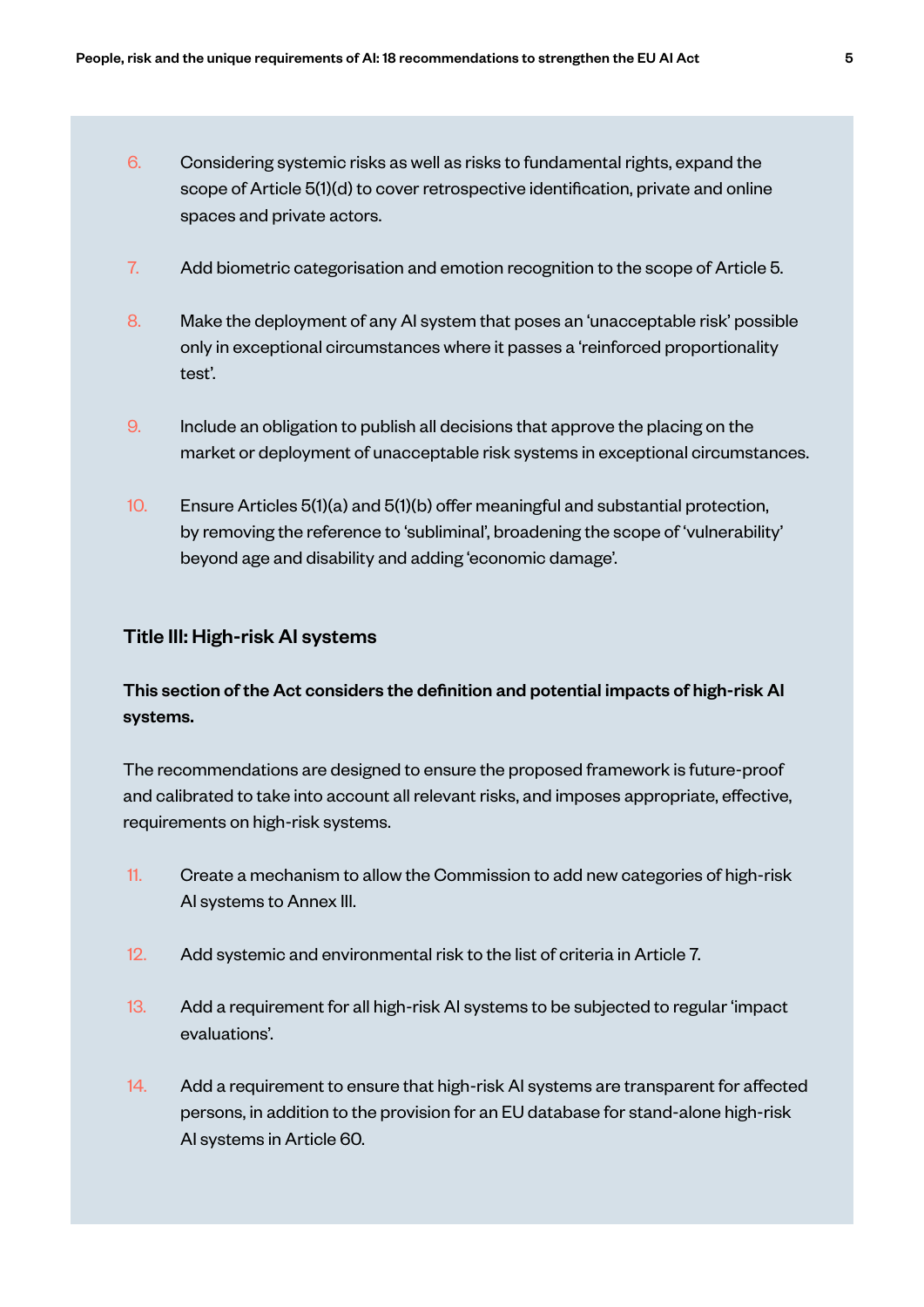#### Title IV: Transparency obligations for specific AI systems

This section of the Act is designed to address the potential harms posed by three specific AI systems, but in our analysis does not on deliver the objectives of the proposal or contribute to mitigating the potential risks posed by these three systems.

The recommendation proposes integration into other parts of the Act, to better meet relevant goals and respond to potential risks.

15. Remove Title IV completely, as the systems it addresses fall either in the 'unacceptable' or 'high-risk' category, according to the list of criteria defined in Recommendation 4.

#### Titles VI, VII, and VIII: Governance and implementation

#### This section of the Act addresses issues of governance and implementation.

The recommendations support including those who are affected by these technologies in the governance and enforcement of the future Act. This is essential in ensuring the objectives of the Act are met.

- 16. Create a comprehensive remedies framework for affected persons, including a right for individuals to bring complaints; a right to bring collective action; and a right to information, supplementing what is already provided by the General Data Protection Regulation ('GDPR').
- 17. Build civil society representation into the mandated standard-setting process and place an obligation on the Commission to review standards before they can be used.
- 18. Ensure the framework will provide Market Surveillance Authorities with the resources necessary to carry out their role and responsibilities.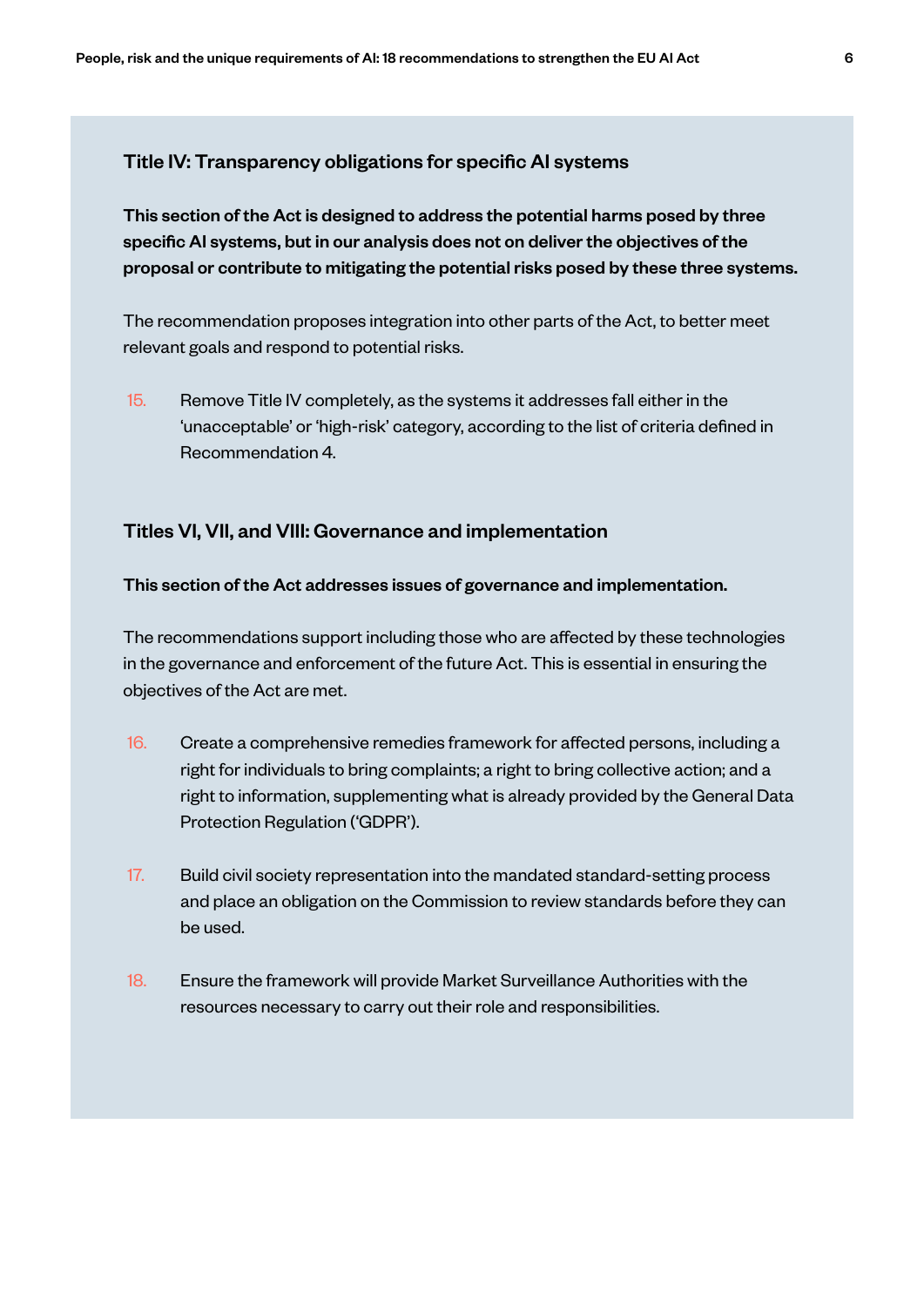# Detailed recommendations

#### Title I: Scope and definitions

1. Add 'affected persons' to the envisaged framework, defined as the natural or legal person who are ultimately affected by the deployment of an AI system

The current framework envisaged by the Act reflects the language of the Commission's product safety approach and recognises only two actors: 'providers' (the entity putting an AI system on the market) and 'users' (those under whose authority an AI system is deployed). This approach fails to account for those who are ultimately affected by the deployment of an AI system, the 'affected persons'.

To accurately reflect the AI lifecycle and include those who are ultimately affected by the deployment of an AI system within the framework laid down by the Act, we propose 'affected persons', which covers those affected even in cases where their personal data is not being used (therefore different to 'data subjects') and they are not actively using the AI system (therefore different to the Act's existing definition of 'users'). For example, students whose final grades are determined by an AI-based system would be affected persons, so would be job applicants whose CVs are processed by an AI-based system. This recommendation will have consequences throughout the Act, and particularly supports recommendation 16, which builds affected persons into governance and enforcement.

Action: The definition of 'affected persons' should be added in Article 3, as a new paragraph, 3(5), and should read: 'the natural or legal person who is ultimately, directly or indirectly, impacted by the deployment of an AI system'.

# 2. Rename 'users' to 'deployers' to bring a clearer distinction between those who deploy systems created by providers and those who use or are ultimately affected by the use of AI systems

The Commission's current definition of the entity under whose authority an AI system is used as a 'user' rather than a 'deployer' could give rise to confusion and undermine the importance of individuals who are ultimately affected, the end users or 'affected persons'.

The term 'user' should be replaced with 'deployer' to avoid confusion and make the roles of each actor in the AI lifecycle clear.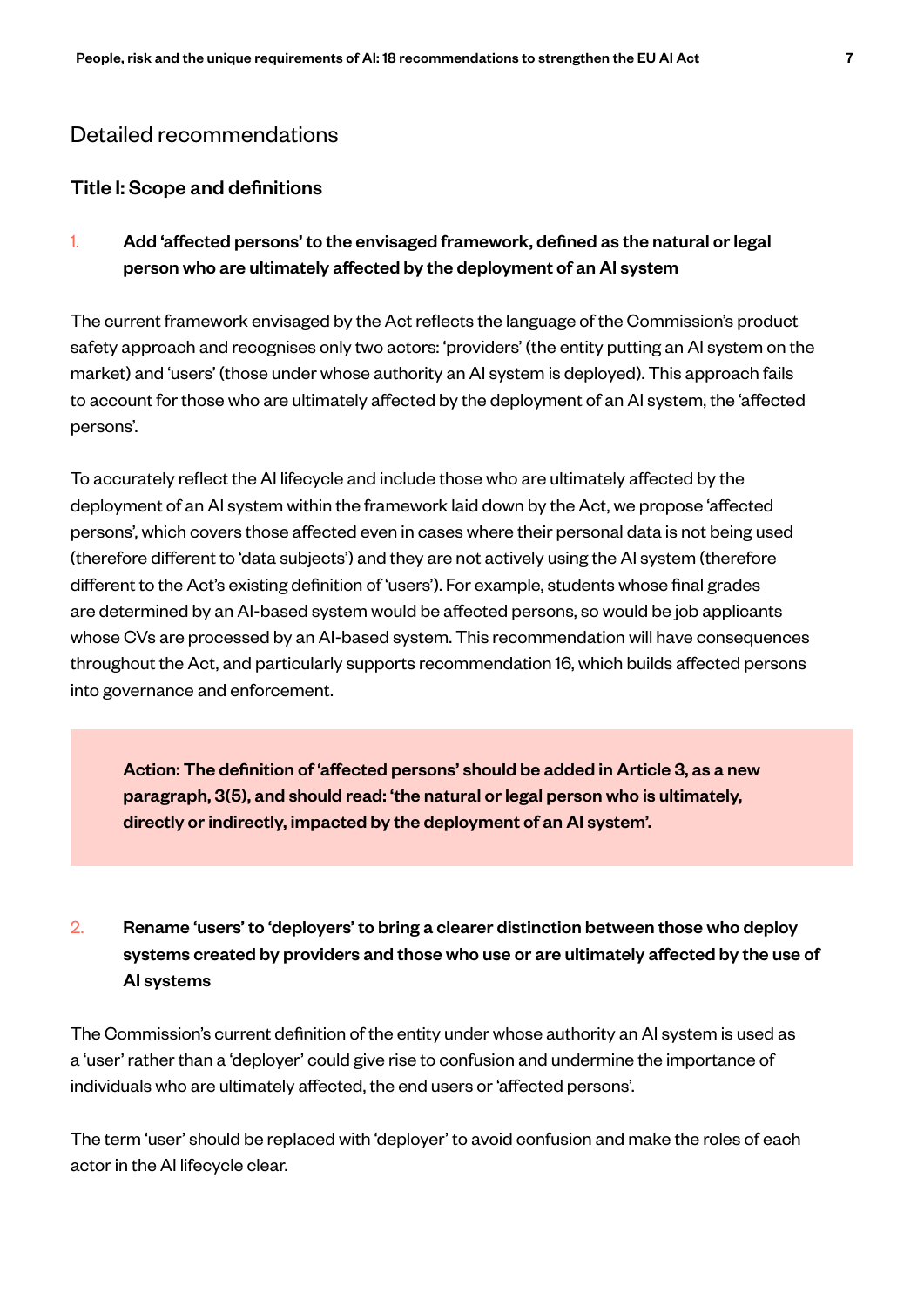Action: Article 3(4) should be amended as follows: 'deployer' means any natural or legal person, public authority, agency or other body deploying an AI system under its authority, except where the AI system is used in the course of a personal nonprofessional activity.

### 3. Determine the categories of risk based on the 'reasonably foreseeable purpose of an AI system' rather than on its 'intended purpose' as defined by the provider

A feature of the Act is its focus on the 'intended purpose' of an AI system. The intended purpose determines the category of risk and substantially modifying the intended purpose means an identified 'deployer' (formerly 'user', see recommendation 2) becomes a provider.

Article 3(12) defines intended purpose as 'the use for which an AI system is intended by the provider, including the specific context and conditions of use, as specified in the information supplied by the provider in the instructions for use, promotional or sales materials and statements, as well as in the technical documentation'.

It is therefore for the providers to lay down the intended purpose of a system. But, given the nature and complexity of AI systems, this may not offer adequate clarity about when a deployer has moved beyond intended purpose.

It is essential, particularly for general AI systems, that providers consider the breadth of potential purposes as AI is developed. A clear example of why this is necessary is that a system for 'pattern recognition' could be intended to identify different types of bread and pastries as well as identify cancerous cells.<sup>6</sup>

Changing the language to 'reasonably foreseeable purpose' would require providers to consider more fully the range of potential uses for their technology. It would also encourage greater clarity in setting the limits of the systems providers put on the market as to how far deployers can experiment with an AI system without incurring extra obligations. We are undertaking further work to consider amendments required to ensure the EU AI Act is fit for purpose with regards to generalpurpose AI (see ['Regulating AI in Europe: four problems and four solutions<sup>7</sup>] for further discussion).

<sup>6</sup> Consumer Technology Association. (2021). 'The AI Pastry Scanner that is now fighting cancer'. Available at: https://www.ces.tech/ Articles/2021/May/The-AI-Pastry-Scanner-That-Is-Now-Fighting-Cancer.aspx

<sup>7</sup> Edwards, L. (2022). *Regulating AI in Europe: four problems and four solutions*. Ada Lovelace Institute. Available at: https://www.adalovelaceinstitute.org/report/regulating-ai-in-europe/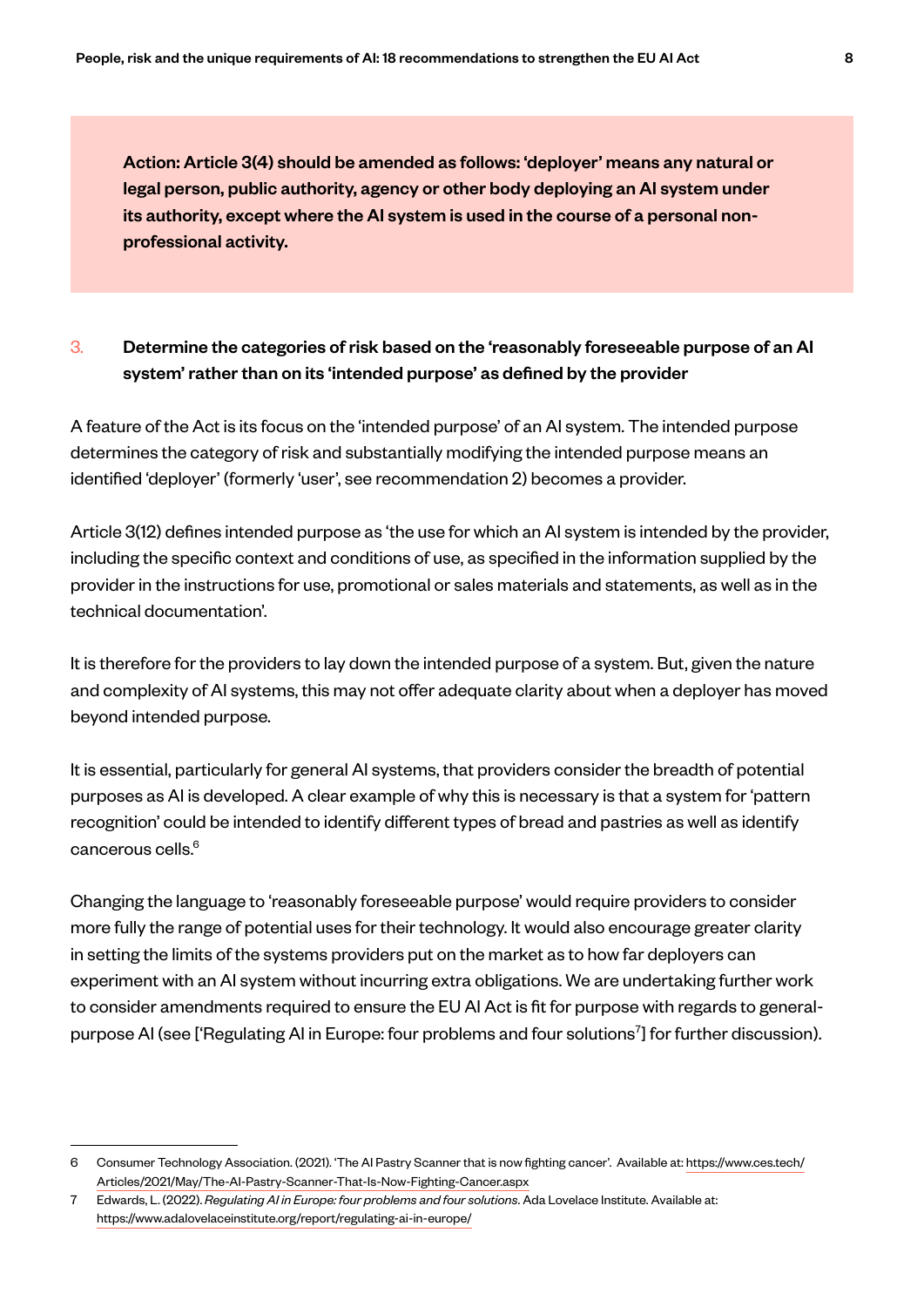Action: Change the focus from 'intended purpose' to 'reasonably foreseeable purpose' by amending Article 3(12).

### 4. Change the 'substantial modification' test to clarify the dynamic between providers and users and ensure legal certainty

Changing the focus from intended purpose to reasonably foreseeable purpose would have a positive impact on the substantial modification test, making the meaning of 'substantial' clearer. If a system is used beyond what was reasonably foreseeable that would amount to a substantial modification and to a change in the dynamics between the original provider and the deployer.

This approach will be beneficial for both providers and deployers, who will have a clearer sense of the extent of their responsibilities. Deployers will be given more clarity and therefore confidence to innovate, without however giving them free reign to use a system indefinitely without further checks and balances.

Action: Change Article 3(23) to specify that the use of an AI system beyond the reasonably foreseeable purpose amounts to a substantial modification.

# 5. Establish clear, judicially reviewable criteria for placing AI systems into categories of risk, building on those already provided in Article 7 of the proposed Act, and including systemic and environmental risks

The proposed Act provides a list of prohibited AI systems (Article 5), one of high-risk systems (composed of Annexes II and III) and one for limited risk systems (Article 52). It is not clear what criteria have been used in placing different AI systems into different categories. Some examples of AI appear to have been miscategorised, for example deep fakes and emotion recognition are placed in the limited risk category, despite the systemic risks they pose – from misinformation to gender hate.

Criteria for risk categorisation would clarify the rationale behind categorisation, and should itself be open to scrutiny and challenge. This would strengthen confidence in categorisation of current AI systems, and further future-proof the Act to enable it to place new uses rationally in appropriate categories.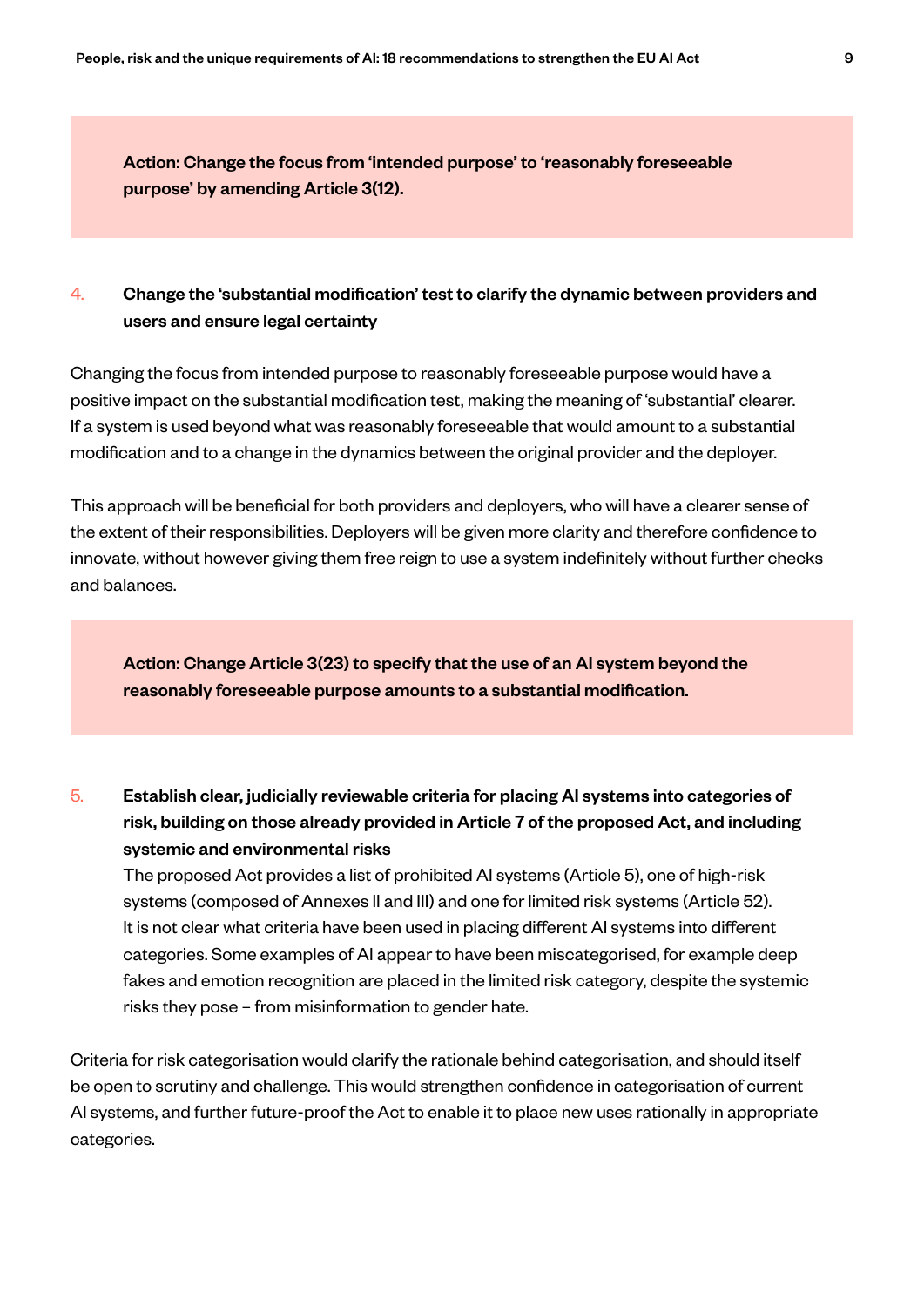Action: Amend the proposal to include clear, judicially reviewable criteria for AI systems to be placed in the different categories of risk, developing the foundations laid down in Article 7. The Commission should set out how the criteria have been applied to each individual system. We anticipate criteria would show that AI systems such as emotion recognition or deep fakes should be recategorised.

#### Title II: Unacceptable risks and prohibited AI practices

6. Considering systemic risks as well as risks to fundamental rights, expand the scope of Article 5(1)(d) to cover retrospective identification, private and online spaces and private actors

Article 5 of the Act is dedicated to prohibited AI practices. It includes real-time, remote biometric identification in public spaces. This narrow list of biometric technologies that are deemed to present unacceptable risks fails to assess adequately the risks use of these technologies poses to both fundamental rights and societal values.

Biometric identification technologies have negative impacts on fundamental rights in circumstances beyond real-time, remote identification.<sup>8</sup> The Act's focus acknowledges the real concerns about the use of covert biometric identification in public spaces by governments and police, which has dominated discourse in recent years. However, the distinction between realtime and 'post' use doesn't protect against concerns about normalisation of surveillance creating chilling effects on freedom of expression and assembly, for example. Indeed, some of the most controversial facial recognition technologies, such as Clearview AI,<sup>9</sup> would qualify as 'post' use.

While there is substantially less research on private uses of biometrics, we anticipate comparable risks to individuals, groups and society, with potentially less justification and access to fewer available remedies, at least from a fundamental rights perspective, than when these technologies are used by public institutions. Leaving private uses out of the scope could lead to perverse results that significantly transform societies and shift the balance of power between people, the

<sup>8</sup> See for a more comprehensive discussion: Kind, C. (2021). *Containing the canary in the AI coalmine – the EU's efforts to regulate biometrics*. Ada Lovelace Institute. Available at: https://www.adalovelaceinstitute.org/blog/canary-ai-coalmine-eu-regulatebiometrics/

<sup>9</sup> Clearview AI, which describes itself as the world's largest facial recognition network, enables law enforcement to match unknown people to online images scrapped from the internet but has come under criticism for eroding privacy and faced fines from regulators for data gathering without consent. See: Hill, K. (2021). 'The Secretive Company That Might End Privacy as We Know It'. *The New York Times*. Available at: https://www.nytimes.com/2020/01/18/technology/clearview-privacy-facial-recognition.html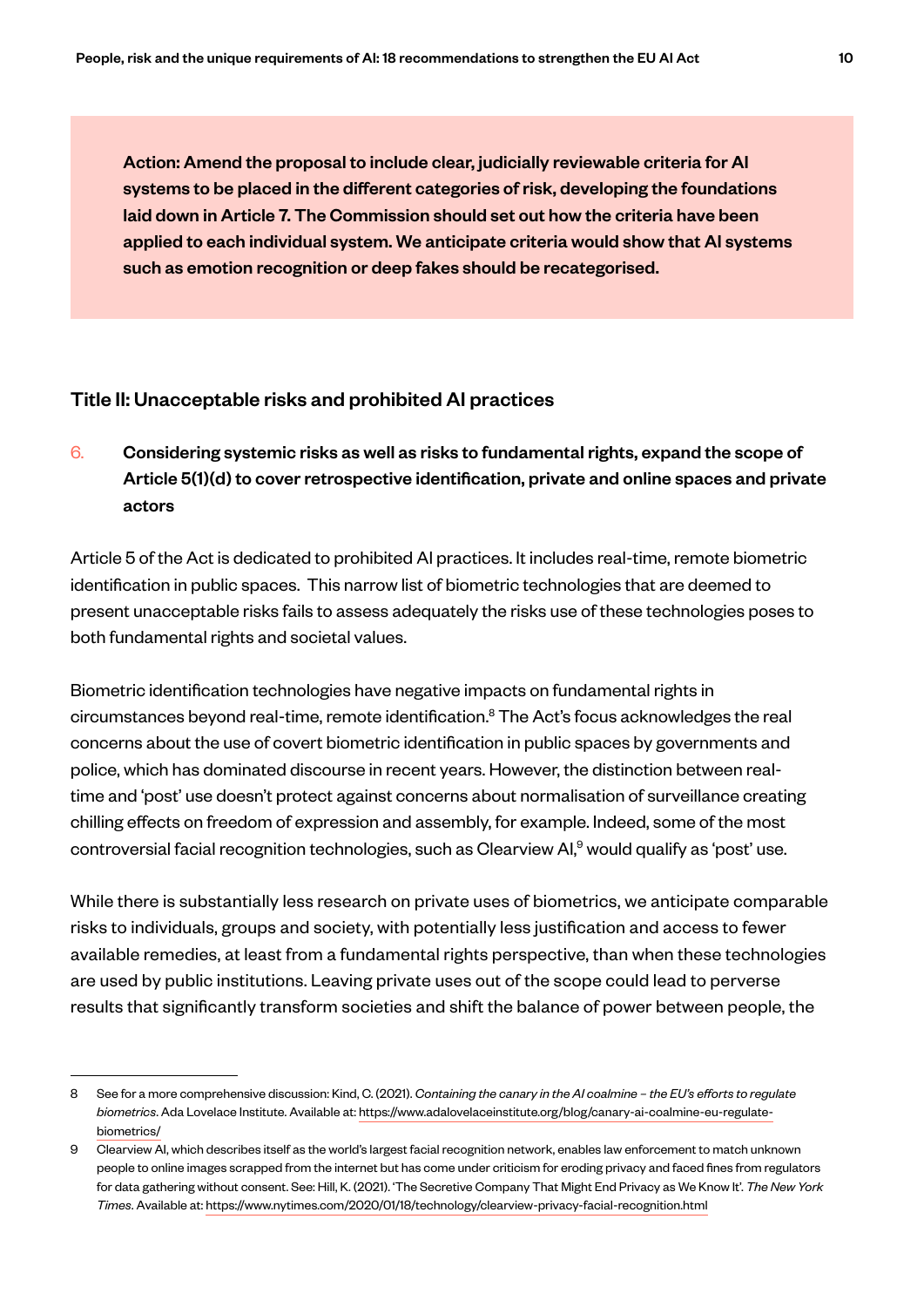state and private actors, therefore ultimately affecting the rule of law, democratic principles and the values of European societies as outlined by Article 2 of the Treaty on the European Union.<sup>10</sup>

Action: Extend the scope of Article 5(1)(d) to include retrospective biometric identification, carried out in private spaces and by private actors.

#### 7. Add biometric categorisation and emotion recognition to the scope of Article 5

Building on recommendations 5 and 6, we propose that biometric categorisation and emotion recognition pose risks equivalent to real-time, remote identification, to the values of European societies and fundamental rights, and that the scope of Article 5 should be extended to include them.

The use of biometric technologies for classification and categorisation is distinct from identification and presents different concerns, because the underlying categories may be unstable or socially contingent.<sup>11</sup> At their most extreme, these systems use social stereotypes as a basis for drawing correlations, such as examples of systems designed to predict sexuality<sup>12</sup> or criminality<sup>13</sup> from pictures of people's faces. Their use could lead to discrimination on the basis of characteristics that are protected under EU law.

In addition, the link between categories assessed and the collected biometric data points are often not scientifically proven or accurate. Emotion recognition, for example, implies that biometric technologies like facial expression can infer the inner emotional state or internal competencies of a subject. There is no current scientific basis for this technology, and doubts in psychology research as to whether it is even possible to infer emotional states externally.<sup>14</sup> While potential benefits of

<sup>10</sup> Article 2 of the Treaty on the European Union reads 'The Union is founded on the values of respect for human dignity, freedom, democracy, equality, the rule of law and respect for human rights, including the rights of persons belonging to minorities. These values are common to the Member States in a society in which pluralism, non-discrimination, tolerance, justice, solidarity and equality between women and men prevail.' Available at: https://eur-lex.europa.eu/eli/treaty/teu\_2012/art\_2/oj

<sup>11</sup> Wendenhorst, C. and Duller, Y. (2021). *Biometric Recognition and Behavioural Detection: Assessing the ethical aspects of biometric recognition and behavioural detection techniques with a focus on their current and future use in public spaces*. Study Requested by the JURI and PETI committees of the European Parliament. Available at: https://www.europarl.europa.eu/RegData/etudes/ STUD/2021/696968/IPOL\_STU(2021)696968\_EN.pdf

<sup>12</sup> BBC. (2017). *Row over AI that "identifies gay faces"*. Available at: https://www.bbc.com/news/technology-41188560

<sup>13</sup> BBC. (2020). *Facial recognition to "predict criminals" sparks row over AI bias*. Available at: https://www.bbc.com/news/ technology-53165286

<sup>14</sup> Barrett, L. F. et al. (2019). 'Emotional Expressions Reconsidered: Challenges to Inferring Emotion From Human Facial Movements'. *Psychological Science in the Public Interest*, 20(1). Available at: https://journals.sagepub.com/doi/10.1177/1529100619832930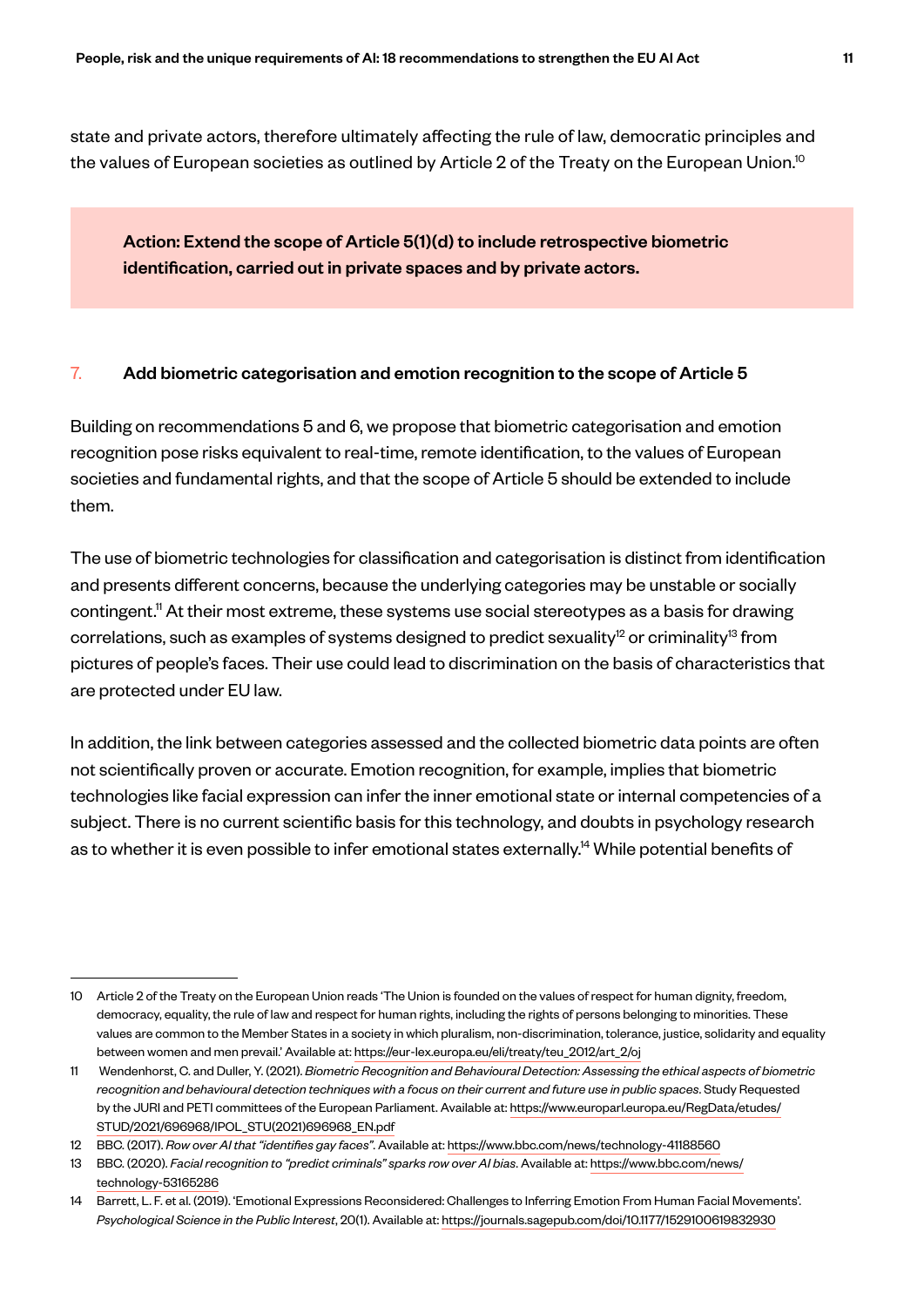these practices are currently being debated, $15$  they have not been sufficiently proven. This makes uses of biometrics that claim to identify personality traits or emotional state currently no more robust than phrenological pseudo-science,<sup>16</sup> while putting the value of equality under strain and promoting questionable theories about individual identity.

Current evidence about the use of these technologies has shown their limitations, unreliability and the risk they pose to both individual fundamental rights and societal values. We strongly recommend that these uses of biometric technologies are added to the unacceptable and high-risk categories of use.

Action: We propose that the use of biometrics for categorisation and emotion recognition should be included within the scope of Article 5. If, in the future, evidence emerges to demonstrate the benefits of these technologies, they could be added to the list of technologies that can be used in exceptional circumstances, with appropriate justifications.

# 8. Make the deployment of any AI system that poses an 'unacceptable risk' possible only in exceptional circumstances where it passes a 'reinforced proportionality test'

We recognise the concerns that have been raised that the breadth of exceptions to prohibited AI systems could potentially lead to extensive use of biometric technologies. EDPB and EDPS, as well as numerous civil society organisations, have put forward persuasive arguments in favour of complete bans on any use of AI for automated recognition of human features in publicly accessible spaces, in any context. $17$ 

Should a ban not be adopted, we suggest implementing a clearer, more comprehensive system to ensure that the use of these systems is limited, thoroughly considered, authorised by a public body and proportionate.

In accordance with recommendations above, a clearer distinction should be drawn between the systems that are to be completely banned and those which can be used in exceptional circumstances.

<sup>15</sup> Ali, M.R., Myers, T., Wagner E., et al. (2021). 'Facial Expressions can detect Parkinson's disease: preliminary evidence from videos collected online'. *Npj Digit. Med.*, 129(4). Available at: https://www.nature.com/articles/s41746-021-00502-8

<sup>16</sup> Ajunwa I. (2022).'Automated Video Interviewing as the New Phrenology'. *36 Berkeley Tech*. L.J. Available at: https://papers.ssrn.com/ sol3/papers.cfm?abstract\_id=3889454

<sup>17</sup> EDPB-EDPS. (2021). *Joint Opinion 5/2021 on the proposal for a Regulation of the European Parliament and of the Council laying down harmonised rules on artificial intelligence (Artificial Intelligence Act).* Available at: https://edpb.europa.eu/our-work-tools/ourdocuments/edpbedps-joint-opinion/edpb-edps-joint-opinion-52021-proposal\_en; EDRi. (2020) 'Ban Biometric Mass Surveillance'. Available at: https://edri.org/our-work/blog-ban-biometric-mass-surveillance/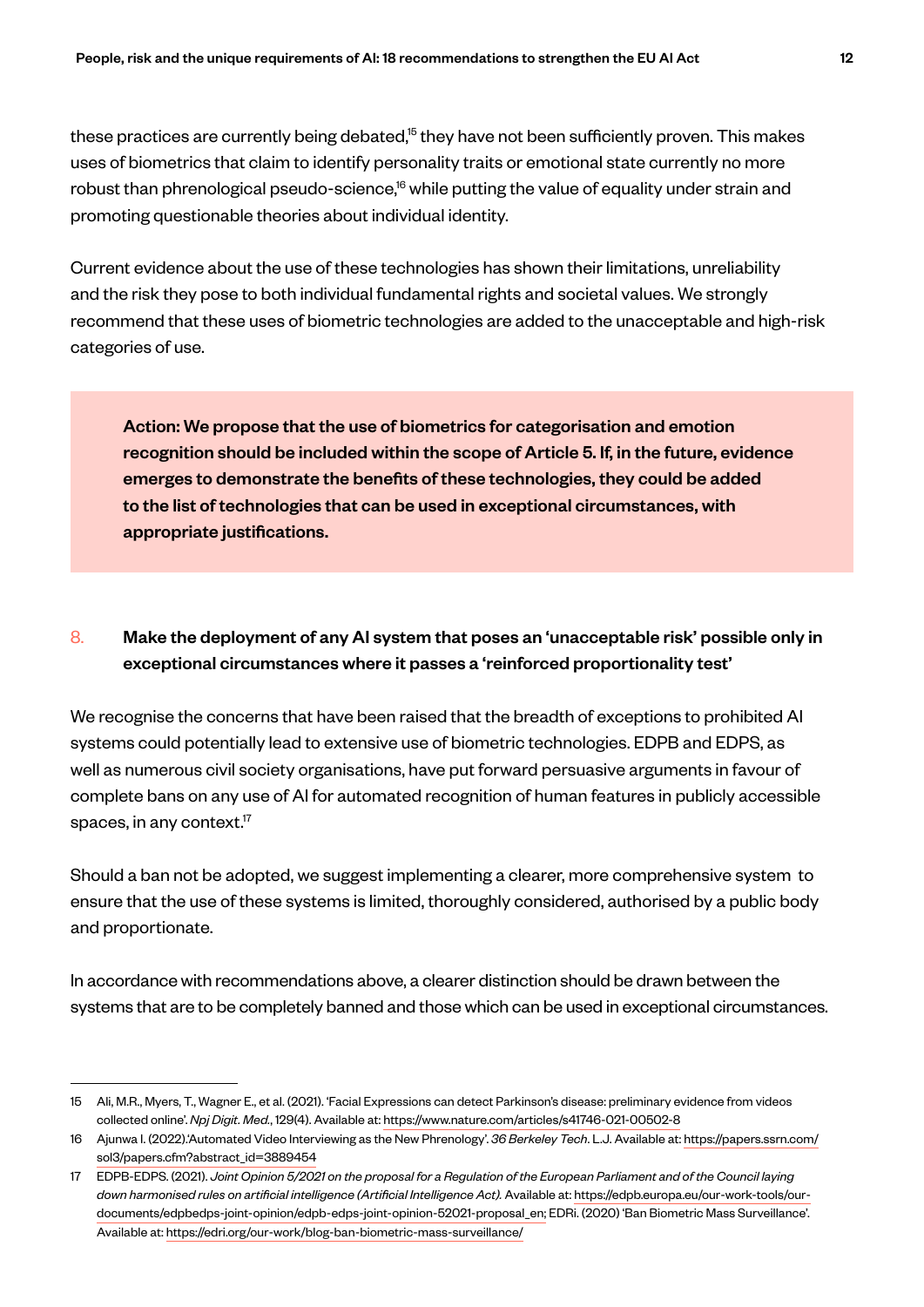The current formulation of Article 5 makes it clear that some unacceptable AI practices are to be completely banned, for example those deploying subliminal techniques to cause physical or psychological harm (Article 5(1)(a)). Others could be permitted for use in exceptional circumstances, such as real-time remote biometric identification, which the Commission envisages can be used to search for missing children.

If an AI system that gives rise to unacceptable risks may be allowed to be both marketed and used, the threshold for any use should be raised: its deployment should be conditional on passing a reinforced proportionality test to prove that the benefits of its use outweigh the risks.

The principle of proportionality plays a key role in the EU legal framework. It is used by the Court of Justice of the European Union to determine the limits of fundamental rights, and the extent to which potential infringements to them could be justified. This test requires that any measure taken that might infringe a fundamental right has a legal basis (is provided by law), meets the objectives of its use, is necessary to achieve those objectives and does not go beyond what is needed to do so (including in extent and period of use).

The reinforced proportionality test should consider harms that are individual (for example discrimination against a person), collective (discrimination against minorities) and societal and environmental, and which could alter the fabric of society for example by affecting the way in which equality is perceived or threatens the rule of law.<sup>18</sup>

They should be used for all systems included within the scope of Article 5, where a case might be made for their use. This proposal extends the model in Article 5(3), which requires national judicial authorities to carry out a proportionality test before approving the use of remote real-time biometric identification by law-enforcement authorities.

When deployed, these exceptionally permitted systems must then be treated as high risk and meet all relevant obligations attached to this categorisation.

Action: Introduce, in Article 5 of the proposed Act, a 'reinforced proportionality' test, which goes beyond the risks to individual human rights, health and safety to also address societal and environmental harms, and to make any deployment of 'unacceptable risk' AI systems in exceptional circumstances conditional to passing the test.

<sup>18</sup> Smuha, N. (2021). 'Beyond the individual: governing AI's societal harm'. *Internet Policy Review*, 10(3). Available at: https://policyreview.info/articles/analysis/beyond-individual-governing-ais-societal-harm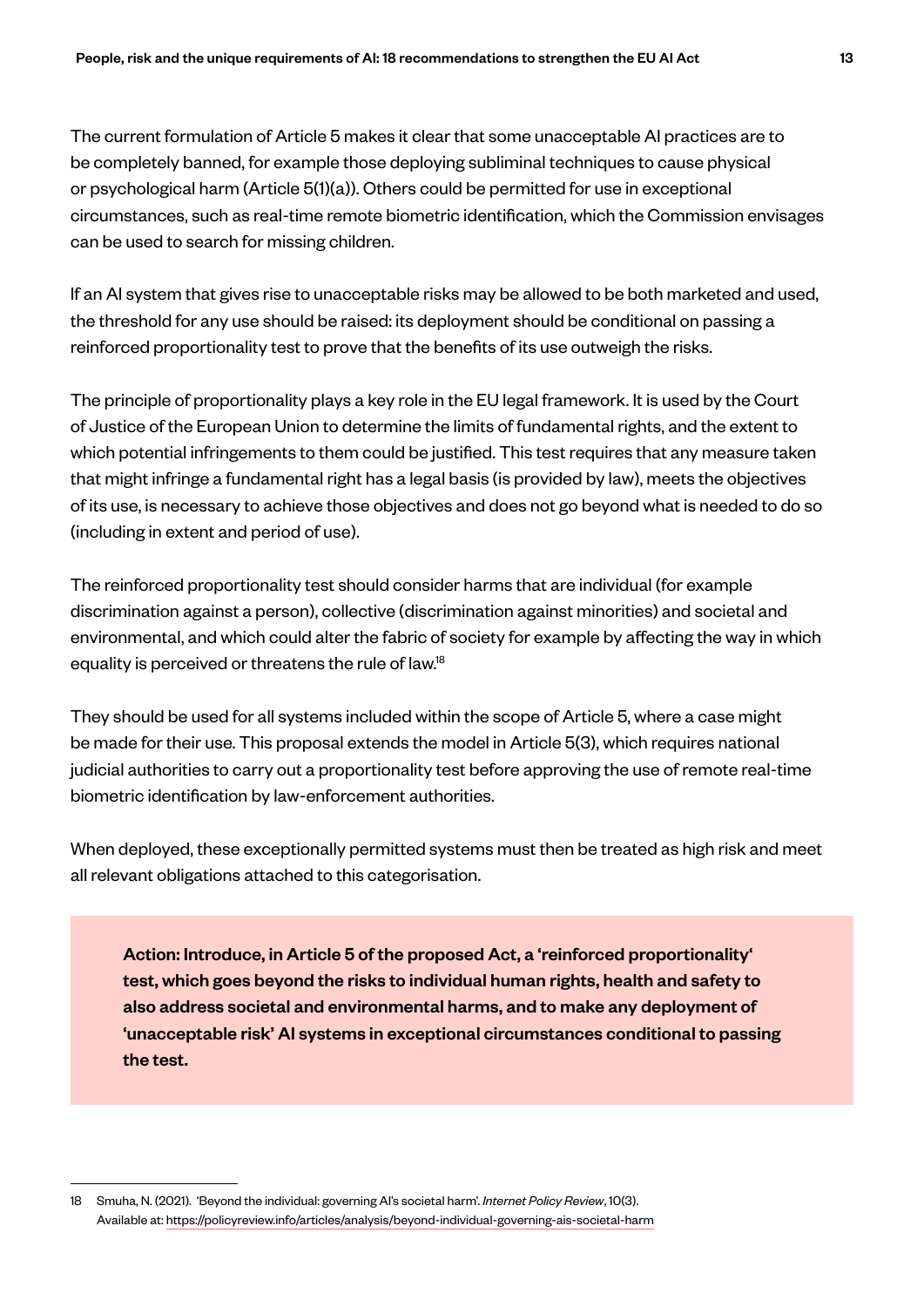# $9.$  Include an obligation to publish all decisions that approve the placing on the market or deployment of unacceptable risk systems in exceptional circumstances

Public trust in AI is crucial for its uptake and success. Because the Act identifies certain forms of AI as posing unacceptable risks, it will be essential for the public to be able to scrutinise the justification for any specific instances of use to maintain trust in the regulation. This would require an obligation to publish all decisions about marketing and deploying prohibited AI systems, excepting any information thatis legitimately confidential under relevant domestic or European law.

Action: Make public every decision about the deployment or marketing of any AI system that is categorised as posing an unacceptable risk, to ensure transparency about these decisions and allow the public access to them.

# 10. Ensure Articles 5(1)(a) and 5(1)(b) offer meaningful and substantial protection, by removing the reference to 'subliminal', broadening the scope of 'vulnerability' beyond age and disability, and adding 'economic damage' to their scope

Article 5(1)(a) of the proposed Act currently defines subliminal techniques as those 'going beyond a person's consciousness', but this does not adequately clarify their scope, or separate subliminal techniques from manipulation. We propose that this article would be strengthened by removing the reference to subliminal, on the basis that manipulation, whether conscious or subconscious, has negative effects.

In Article 5(1)(b), the Commission takes a narrow view of vulnerability, categorising responsibilities only with regard to age and disability. While valid, these categories may require clarification and expansion, for example to acknowledge those with mental health issues, like depression, anxiety or addiction, and to consider whether other vulnerabilities should be added to the list.

Both paragraphs 5(1)(a) and 5(1)(b) should be extended to also apply to economic damage, to protect against techniques that drive people into gaming addictions, for example, with negative economic effects.

These Articles currently conflate safety with fundamental rights protection, which seems (as with other parts of the proposed Act) to be a legacy of the Commission's product-safety approach. As currently drafted, the two paragraphs consider safety requirements, but neither adequately considers fundamental rights protections, in particular dignity, which is protected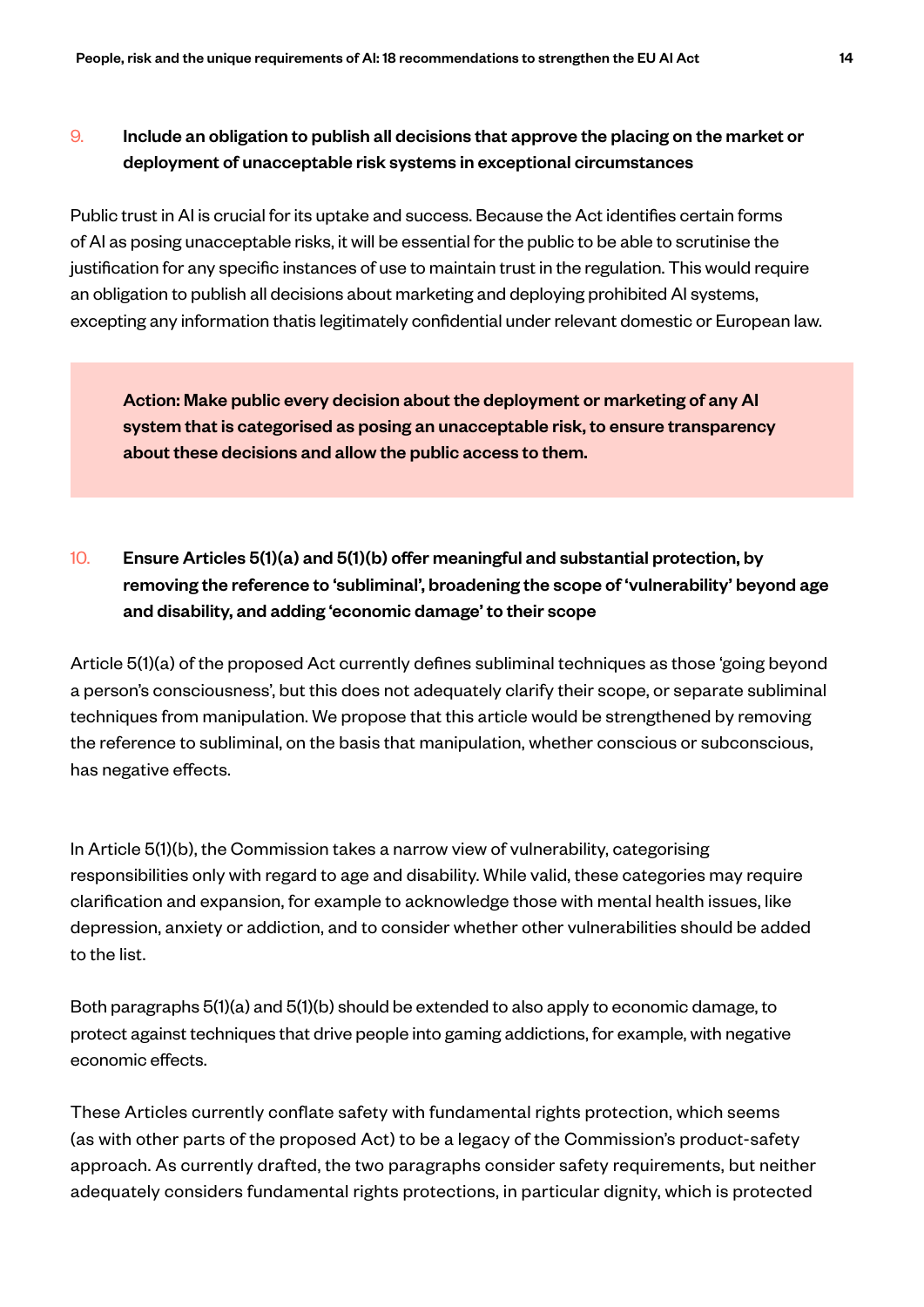under Article 1 of the Charter of Fundamental Rights of the European Union,<sup>19</sup> or broader societal harms.

Action: Amend Article 5(1)(a) to remove 'subliminal' and Article 5(1)(b) to broaden the scope of vulnerability, and include economic damage in the scope of both.

#### Title III: High-risk AI systems

11. Create a mechanism to allow the Commission to add new categories of high-risk AI systems to Annex III

The proposed Act currently assumes that the list of categories of high-risk AI systems in Annex III is comprehensive and complete. It acknowledges the need to add new uses of technologies, but only allows the Commission to add new subcategories.

This brings partial futureproofing that is out of step with the nature of AI, which evolves quickly and significantly. A mechanism should, therefore, be put in place to ensure that the list of categories in Annex III can be extended, as well as retaining the ability to add subcategories below those existing categories.

The Commission should also enable the public to express their concerns and flag any systems that they believe should be added to this list. The Commission should have an obligation to consider these concerns, where relevant together with the EU AI Board, in a timely manner and present a reasoned response.

Action: Article 7(1) should be amended to reflect this change, in particular by removing the requirement in Article 7(1)(a).Add systemic and environmental risk to the list of criteria in Article 7

When assessing whether a system should be included in the high-risk category, the Commission must currently consider a number of criteria that are listed in Article 7, and cover risks to health, safety and fundamental rights. While valuable, as suggested in recommendations 6 and 10, this list of criteria must be expanded to include systemic and environmental risks.

<sup>19</sup> Charter of Fundamental Rights of the European Union. OJ C 326, 26.10.2012, p. 391–407. Available at: https://eur-lex.europa.eu/legalcontent/EN/TXT/?uri=celex%3A12012P%2FTXT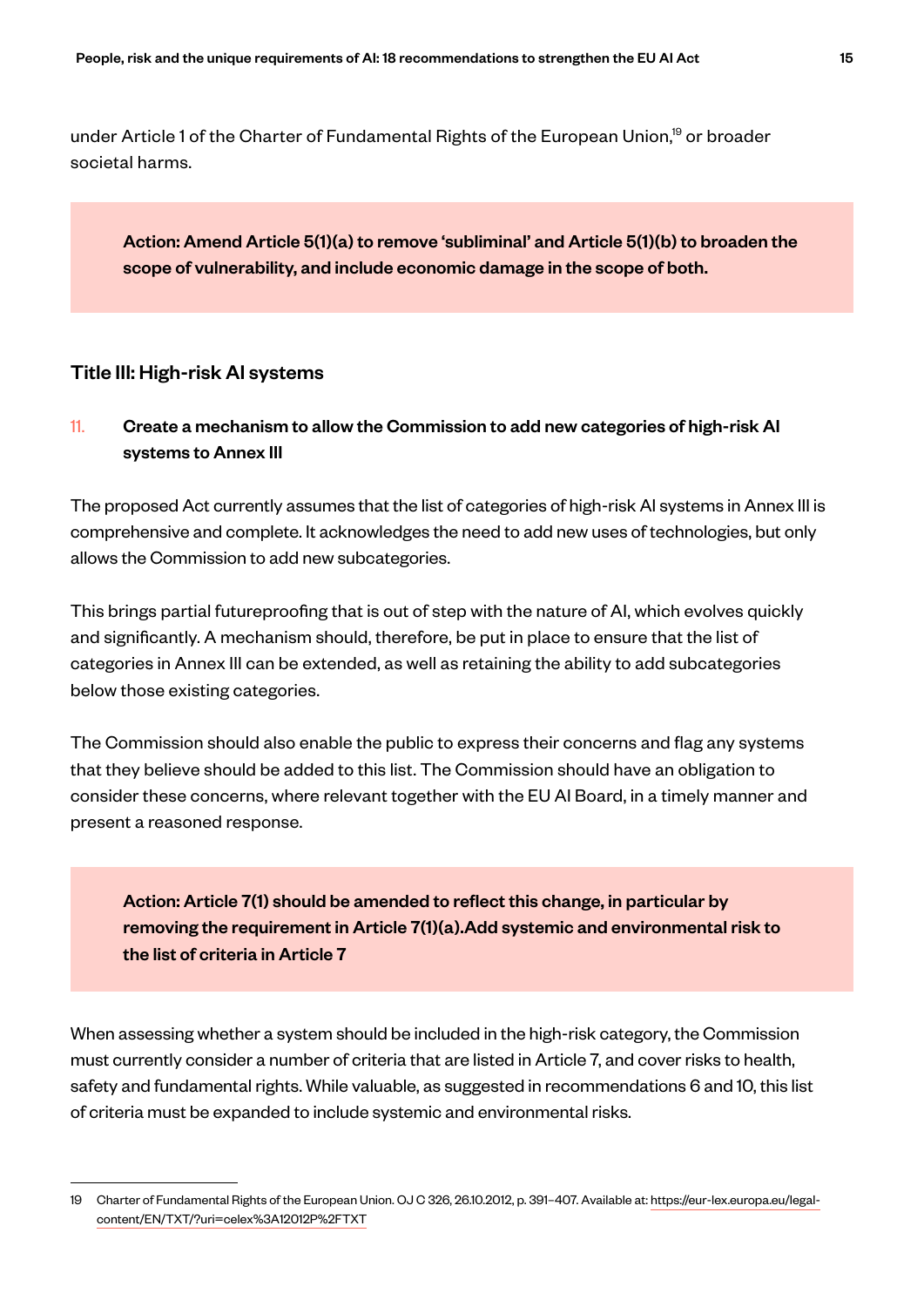Action: Amend Article 7(2) to explicitly list systemic and environmental harms as elements the Commission must take into account when expanding the list of high-risk systems.

# 12. Add a requirement for all high-risk AI systems to be subjected to regular 'impact evaluations'

Chapter 2 of Title III of the proposed Act lists all the requirements that high-risk AI systems must meet. Currently these requirements are all considered *ex ante*, so are applicable before the system is put on the market. As above, this is the legacy of the product-safety approach taken by the Commission and does not reflect how AI systems behave in practice. We propose additional requirements are added *ex post*.

A facial recognition system that is tested for bias in lab settings, for example, may still be used in discriminatory ways once deployed and produce discriminatory results in response to new data. For example, a study done by Amnesty International shows how the use of facial recognition technologies reinforce systemic issues of over-policing of non-white neighbourhoods in New York.<sup>20</sup>

Even when the data used meets the standards laid out in Article 10 of the proposed Act, there is evidence that algorithms have still perpetuated biased and discriminatory outcomes. Examples range from 'algorithmic redlining' in financial services to the use of postcodes as proxies for race in assessing the risk of reoffending in the criminal justice system.<sup>21</sup>

We propose that repeated evaluations should be conducted by deployers using the system, in close cooperation with the providers, at regular intervals post-deployment. The appropriate intervals of time should be decided by the Commission, perhaps in consultation with the future EU AI Board. We recognise that this is a novel approach and are committed to continue working to develop evidence to support the best practical solutions for this proposal.

<sup>20</sup> Amnesty International. (2022). 'USA: Facial recognition technology reinforcing racist stop-and-frisk policing in New York – new research'. Available at: https://www.amnesty.org/en/latest/news/2022/02/usa-facial-recognition-technology-reinforcing-racist-stopand-frisk-policing-in-new-york-new-research/

<sup>21</sup> Rovatsos, M., Mittelstadt, B., and Ansgar, K. (2019). 'Landscape Summary: Bias in Algorithmic Decision-Making'. *Centre for Data Ethics and Innovation*. Available at: https://assets.publishing.service.gov.uk/government/uploads/system/uploads/attachment\_data/ file/819055/Landscape\_Summary\_-\_Bias\_in\_Algorithmic\_Decision-Making.pdf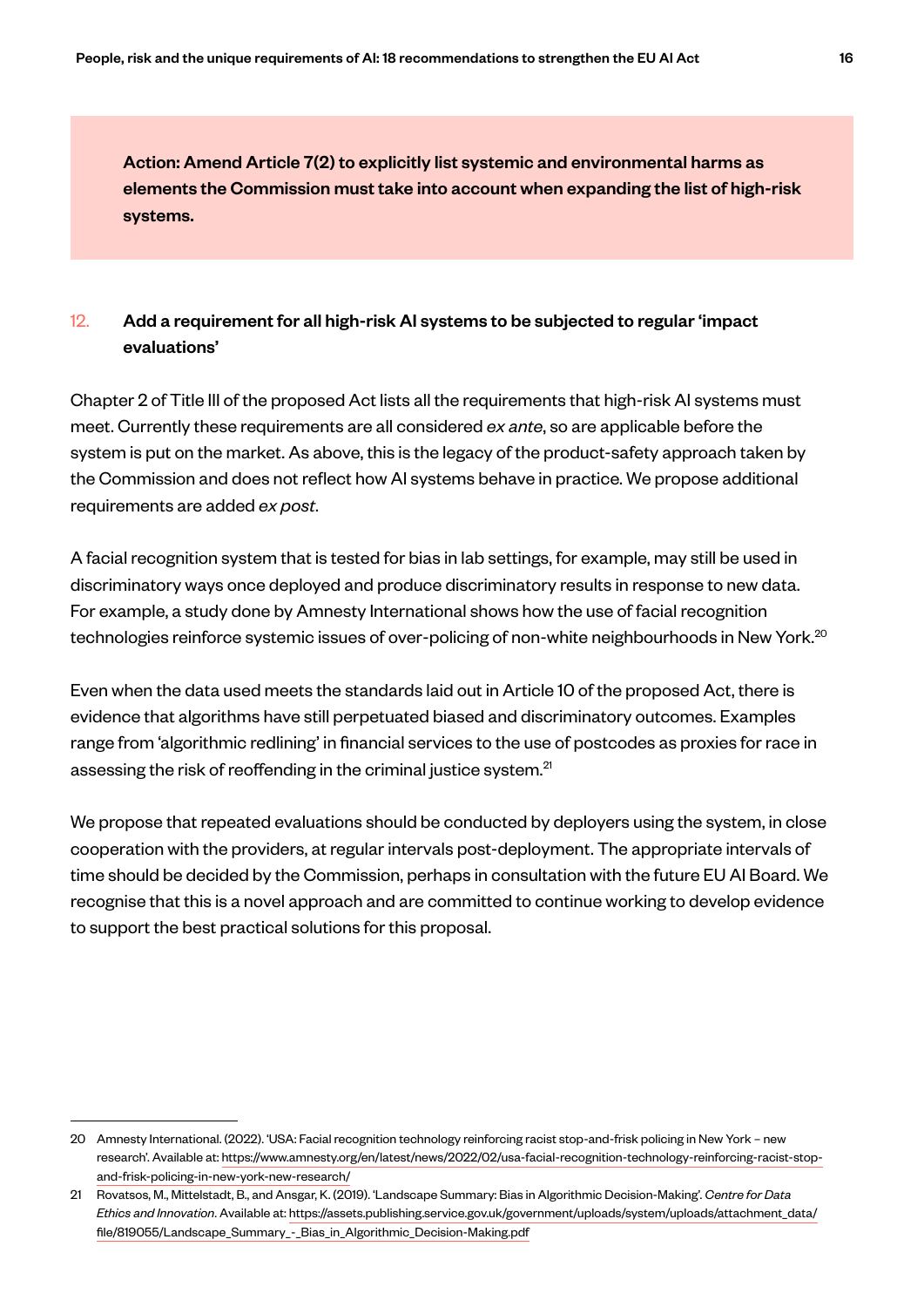Action: To address these situations, an ex post requirement should be added to the list. This would be an evaluation of the real-world impacts of a high-risk AI system, designed to ensure it is functioning as intended, that there are no errors or risks left unaddressed and that the system continues to meet the state-of-the-art standards required by the proposed Act.

# 13. Add a requirement to ensure that high-risk AI systems are transparent for affected persons, in addition to the provision for an EU database for stand-alone high-risk systems in Article 60

The proposed Act recognises a transparency obligation towards affected persons in only three instances, chatbots, deep fakes and emotion recognition, all provided for under Title IV. We propose that the transparency obligation towards affected persons should be extended to all high-risk systems. We are currently working on devising concrete ways in which this can be achieved in practice.

Action: This obligation, as expressed in Article 52(1), should be extended to all highrisk AI systems and not limited to the three systems contained therein.

#### Title IV: Transparency obligations for certain AI systems

# 14. Remove Title IV completely as the systems it addresses fall either in the 'unacceptable' or 'high-risk' category, according to the list of criteria defined in recommendation 4

This Title seeks to create a middle ground, for a number of systems that are seen as not being harmful enough to be included in a higher category of risk but nevertheless harmful enough to require specific obligations.

However, on the basis of the proposal for criteria discussed above, we anticipate the three systems currently contained in this title – emotion recognition, deep fakes and chatbots – would fall within the list of unacceptable or high-risk technologies, making this category redundant.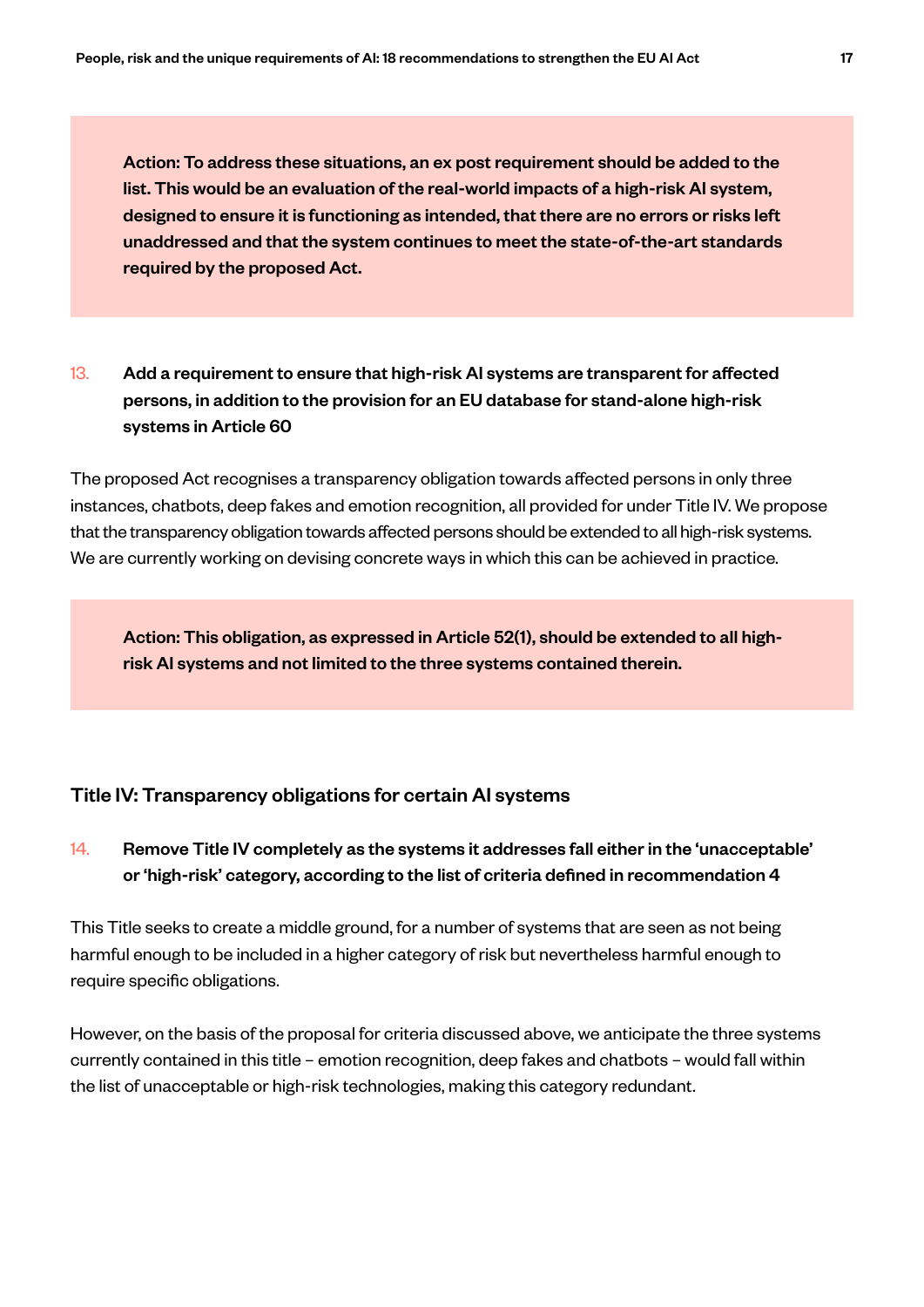Action: Apply the transparency obligation in Article 52(1) to all high-risk systems, meaning that this Title will no longer be necessary. Where relevant, specific transparency obligations for each of these systems should be kept as part of the proposed Act but integrated within the appropriate risk category.

#### Titles VI, VII, and VIII: Governance and enforcement

15. Create a comprehensive remedies framework for affected persons, including a right for individuals to bring complaints; a right to bring collective action; a right to information, supplementing what is already provided by the General Data Protection Regulation ('GDPR')

In recommendation 1 we set out the consequences of affected persons not being included in the framework imagined by the proposed Act. The most significant omission is in the governance and enforcement of the future Act, neither of which meaningfully includes those ultimately affected.

There are currently no individual rights to information or to bring complaints, and no right to bring collective action. This means that the interests of the individuals who are ultimately affected by the use of AI systems are not built into the framework that is meant to regulate those systems.

Remedying this should be a priority for the European Parliament and for the Council of the European Union.

Action: Having included affected persons in the framework (see recommendation 1), they must also be granted the right to bring individual complaints before national Market Surveillance Authorities, and – where relevant – domestic courts, as well as a right to information supplementing what is already provided by the GDPR. Taking account of the nature of AI and its potential societal impacts, a right to bring collective action should also be included.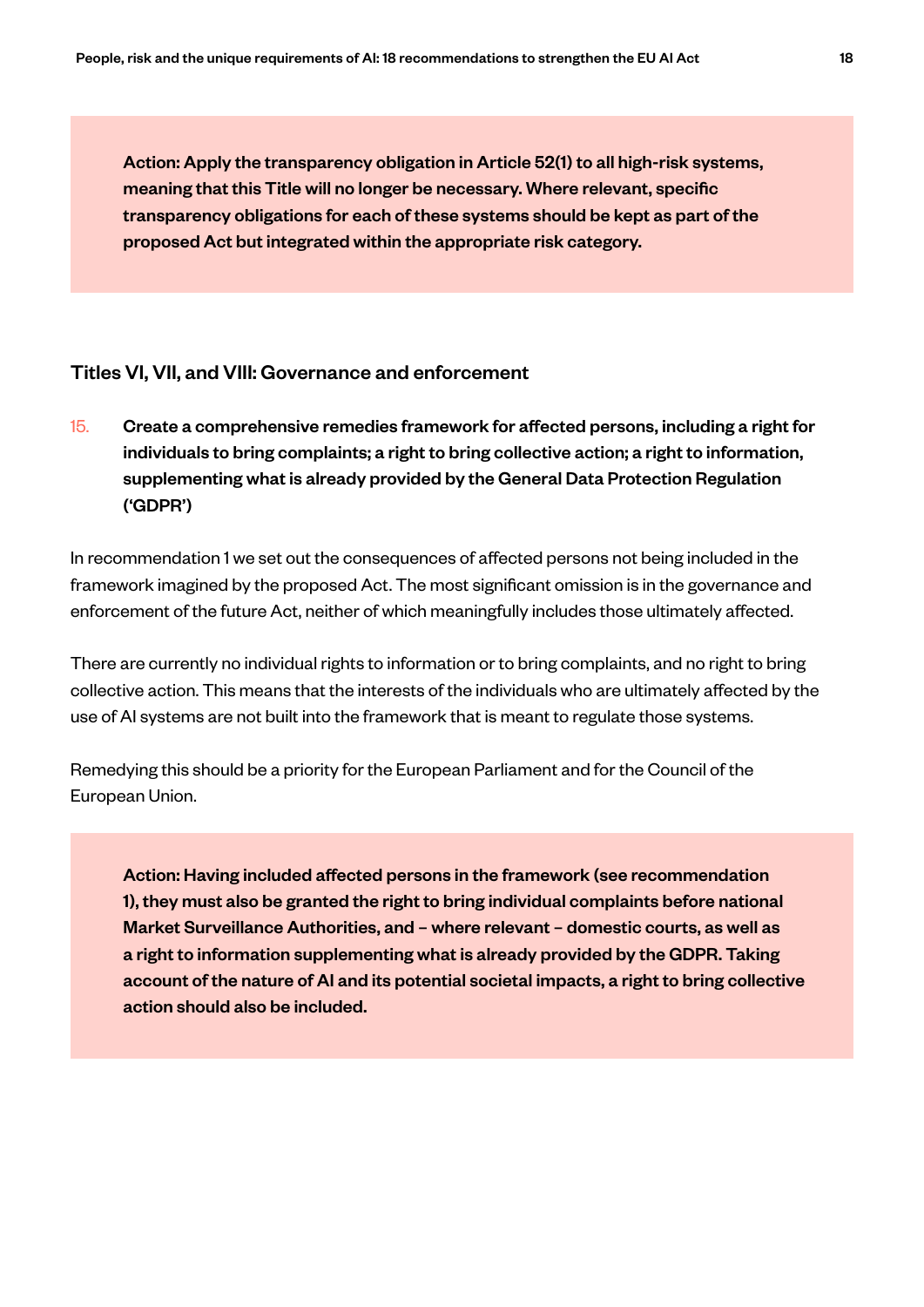# 16. Build civil society representation into the mandated standard-setting process and place an obligation on the Commission to review these standards before they can be used

As the Commission itself has recognised, the standards set do not only relate to technical components but also 'incorporate core EU democratic values and interests'.22

The Commission is empowered by the proposed Act to mandate the development of harmonised standards for high-risk AI, most likely by CEN-CENELEC. Should that happen, the decision-making processes of these bodies should ensure that the standards are developed to also incorporate fundamental rights assessments and mitigation against systemic risks

Action: We propose that this process should be formally build in contributions from civil society organisations, as the Commission suggests it plans to do in the future23, and that the Commission has an obligation to review the harmonised standards for high-risk AI before adopting them.

# 17. Ensure the framework in place will provide Market Surveillance Authorities with the resources necessary to carry out their role and responsibilities

National Market Surveillance Authorities have a crucial role to play in enforcing the future Act. Once a right to bring individual complaints is added, their role will become even more important. To ensure that they can effectively consider and deal with such complaints, Market Surveillance Authorities must be provided with the relevant necessary resources, in particular to reflect their potential competence to deal with complaints, and encouraged to cooperate with other relevant authorities, such as data and consumer protection authorities.

Action: Amend the role of Market Surveillance Authorities to reflect the changes made to enforcement and clarify their role in dealing with individual complaints.

<sup>22</sup> European Commission. (2022). *Communication - An EU Strategy on Standardisation - Setting global standards in support of a resilient, green and digital EU single market.* COM(2022) 31 final 2.2.2022. Available at: https://eur-lex.europa.eu/legal-content/EN/ TXT/?uri=CELEX%3A52022DC0031

<sup>23</sup> European Commission. (2022). 'New approach to enable global leadership of EU standards promoting values and a resilient, green and digital Single Market'. Available at: https://ec.europa.eu/commission/presscorner/detail/en/ip\_22\_661